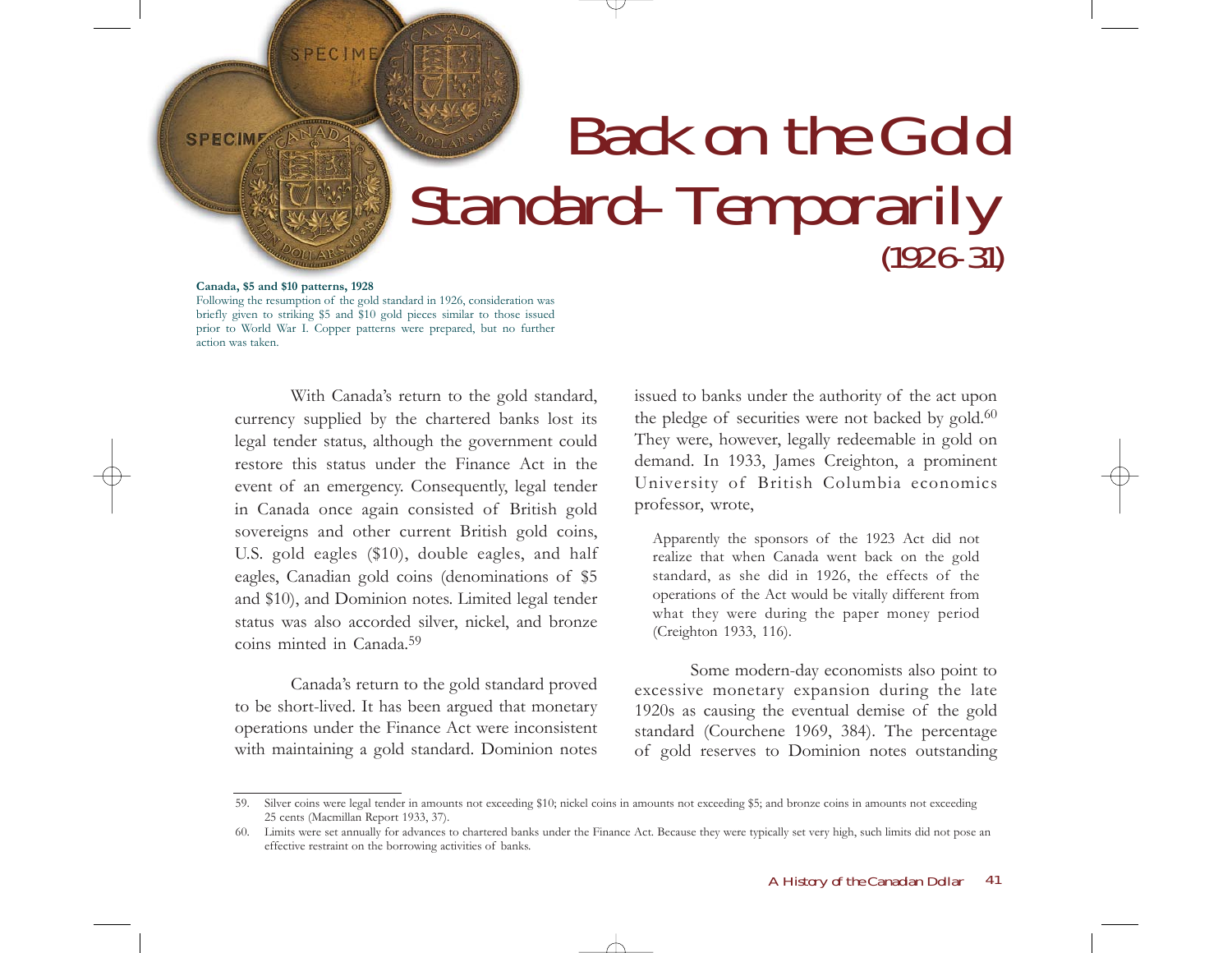fell from 54 per cent on 30 June 1926 to 28 per cent three years later (Macmillan Report 1933, 38). Other economists have emphasized the unwillingness of the Canadian authorities to accept the discipline of the gold standard, especially during a period of significant international financial stress (Shearer and Clark 1984, 300). A fall in commodity prices, resulting in a deterioration in Canada's trade balance, was also a factor. The currencies of other heavily indebted, commodity-producing countries, such as Australia and Argentina, also came under significant downward pressure during the 1929–31 period (Knox 1940, 8).

The Canadian dollar experienced three bouts of weakness between 1928 and 1931. But instead of automatically allowing the export of gold when the dollar weakened beyond the gold-export point, as it would have done under a "pure" gold standard, the government increasingly relied on a number of "gold devices" to stop its export (Shearer and Clark 1984, 29–30). For example, instead of making gold available in Montréal or Toronto as required by law, it was available only in Ottawa, thereby increasing the cost and inconvenience of exporting gold. Similarly, instead of supplying U.S. gold coins, the authorities provided British sovereigns or bullion, which had to be assayed before the U.S. authorities would accept it. Alternatively, only small-denomination coins were provided. Moral suasion was also used on bullion shippers.

An increase in the Advance Rate would have been the expected monetary response to the outflow of gold. While the "ordinary rate" was increased from 3.75 per cent to 5 per cent on 9 June 1928, a special 3.75 per cent rate remained in effect. To facilitate the sale of a special issue of 4 per cent treasury notes, the government had apparently made a commitment to the banks to discount these notes at this special rate (Shearer and Clark 1984, 295). When the pressure on the Canadian dollar temporarily eased in the autumn of 1928 because of seasonal factors, the ordinary Advance Rate was reduced to 4.5 per cent. It stayed at this level until late October 1931, despite the Canadian dollar falling below the gold-export point during late 1929 and early 1930 and again through the summer of 1931.



**Banque Canadienne Nationale, \$50, 1925** Based in Montréal, the Banque Canadienne Nationale

issued a series of notes in 1925 that featured familiar Canadian statuary. The design of the \$50 note included a portrait of the bank's President, J.A. Vaillancourt, the bank's General Manager, Beaudry Leman, and an image of the statue of Maisonneuve in Place d'Armes square in old Montréal.